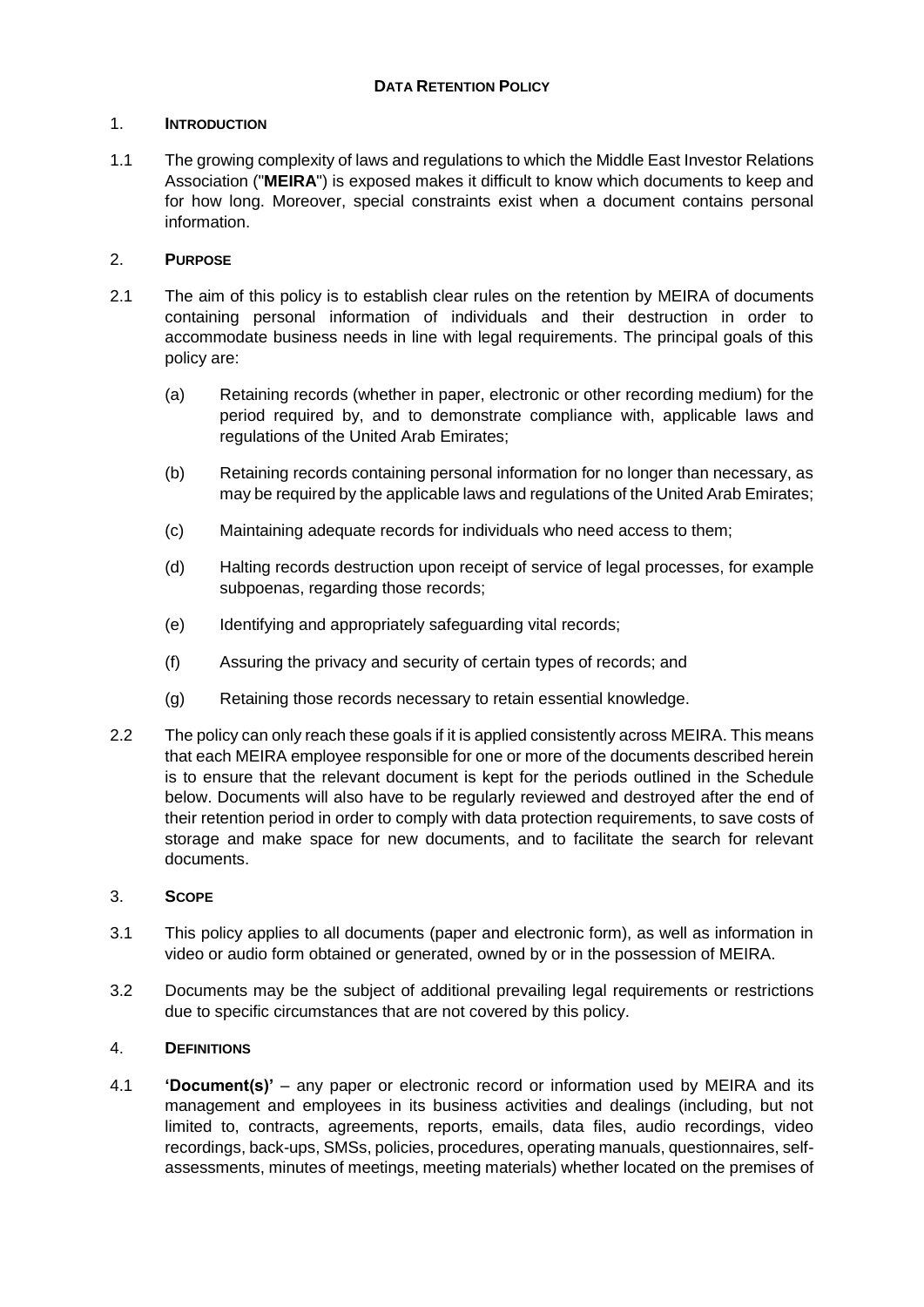MEIRA, in homes of management and employees (if permitted) or any other offsite location.)

4.2 **'Retention period'** – the minimum defined period in which document(s) must be held and readily available in accordance with Schedule 1 of this policy.

#### 5. **GENERAL PRINCIPLES**

- 5.1 All MEIRA documents must be retained in accordance with the rules set out in this policy.
- 5.2 Documents containing personal information should not be kept for longer than is necessary for the purpose for which that personal information is used. This is generally assessed on a case-by-case basis and subject to the requirements of the data protection laws in the United Arab Emirates. If you have any questions, please ask the General Manager.
- 5.3 All documents are to be retained for at least the period of time required by applicable laws and regulations in the United Arab Emirates. In considering how long to retain a document, MEIRA considers United Arab Emirates data protection laws and regulation, the document's importance, the need for retention including the likelihood of need for future reference, ease of re-creating the document's contents from other sources, and the possible consequences of the document being unavailable in the future.
- 5.4 Where MEIRA retains a document for a longer period than set out in the Schedule for that type of document, MEIRA should retain supporting information or documents to the extent necessary to clarify, provide context for or explain, that decision .
- 5.5 MEIRA's policy is to retain only one copy of each final document, regardless of whether that document is in written or electronic form. Therefore, for purposes of records retention, it is unnecessary to make hard copies of documents that are stored electronically.
- 5.6 Each employee creating or maintaining a file, whether in paper or electronic format, is responsible for classifying that file for retention or destruction in accordance with this policy.
- 5.7 The oversight of this policy shall be the responsibility of the General Manager. Accordingly, for guidance or questions regarding this policy, contact [*name and details of the General Manager*]. The General Manager shall review this policy at least on an annual basis and shall revise it as necessary to reflect any new or changed circumstances that may have developed during the previous year.
- 5.8 All records that are not required to be kept on file for legal compliance and business reasons must be securely destroyed in order to reduce the high cost of storing, indexing, maintaining back-ups and handling the vast amount of documents and paper which would otherwise accumulate.
- 5.9 At the end of the relevant retention period all documents subject to this retention policy should be securely destroyed, which means deleting electronic files, discarding paper files in a manner consistent with the confidentiality of those files, and also deleting any backups. Records should be maintained of the document destruction process.
- 5.10 Destruction of records shall take place only in compliance with this policy (developed for business reasons in line with legal requirements) to avoid the inference that any document was destroyed in anticipation of a specific problem. Please note that MEIRA will treat seriously any destruction of documents before the retention period has elapsed and in particular destruction activity to avoid disclosing data that is subject to a legal requirement.
- 5.11 Records scheduled for destruction must not be destroyed if the General Manager has notified employees that that record is required for the purposes of fulfilling a legal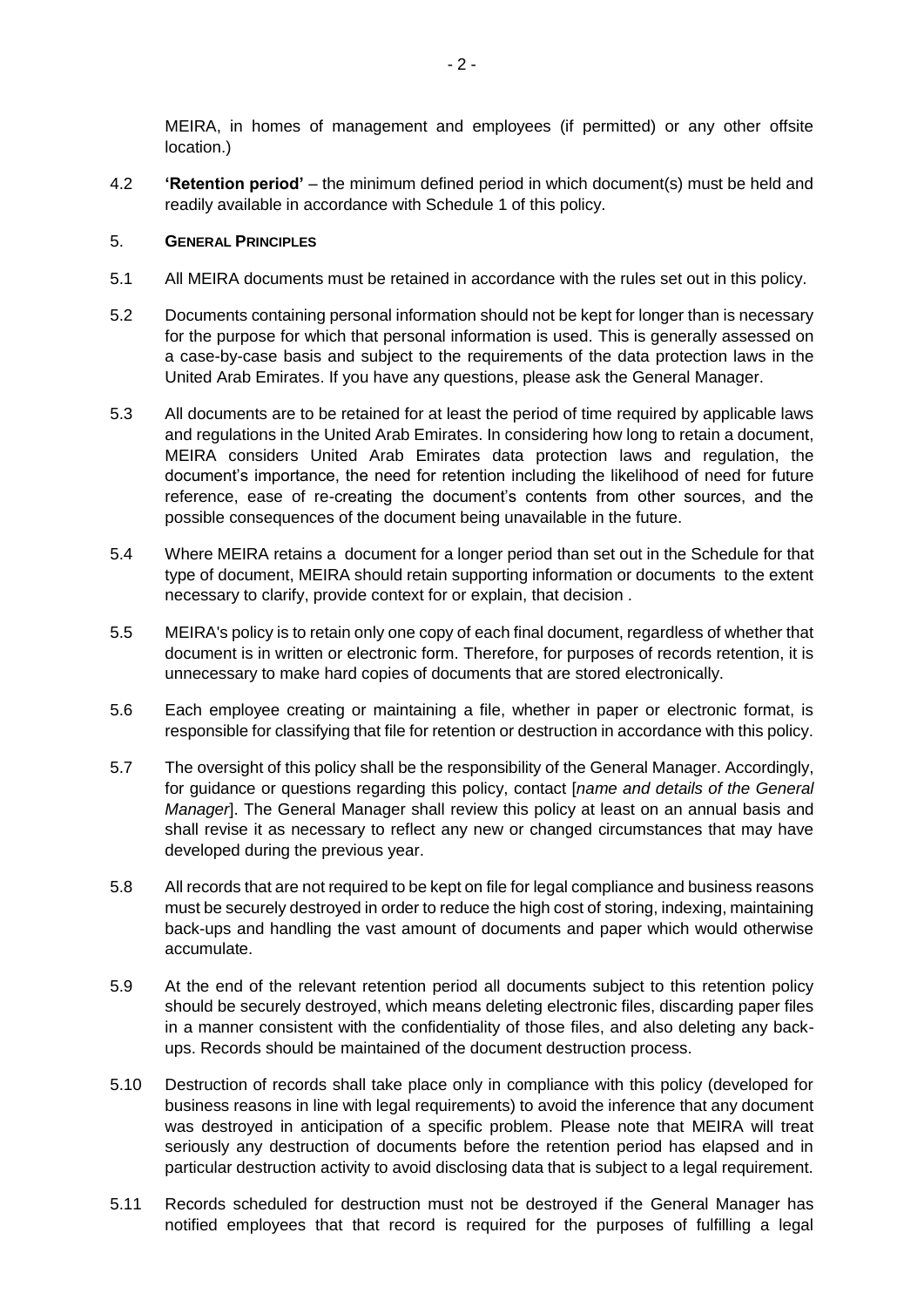requirement as described below. This might arise where MEIRA is subject to a request from a law enforcement or state security body to provide records, or where a record is required for the purposes of making or defending a legal claim.

### 6. **NOTICE OF LITIGATION OR OTHER LEGAL PROCESS**

6.1 When MEIRA receives notice of a subpoena or court order for MEIRA documents containing personal information, or notice that MEIRA has been, or is about to be, made a party to litigation, or other legal process, the relevant documents should be forwarded to the General Manager. The General Manager will make a determination of the categories of documents that may relate to the matter at hand and will notify all departments of MEIRA that none of those categories of documents are to be destroyed until further notification from the General Manager.

## 7. **COMPLIANCE**

- 7.1 The General Manager at MEIRA is responsible for overall compliance with this policy and will periodically audit compliance with this policy.
- 7.2 For any questions regarding records retention, please contact MEIRA at [info@meira.me](mailto:info@meira.me) or +971(0)43097034.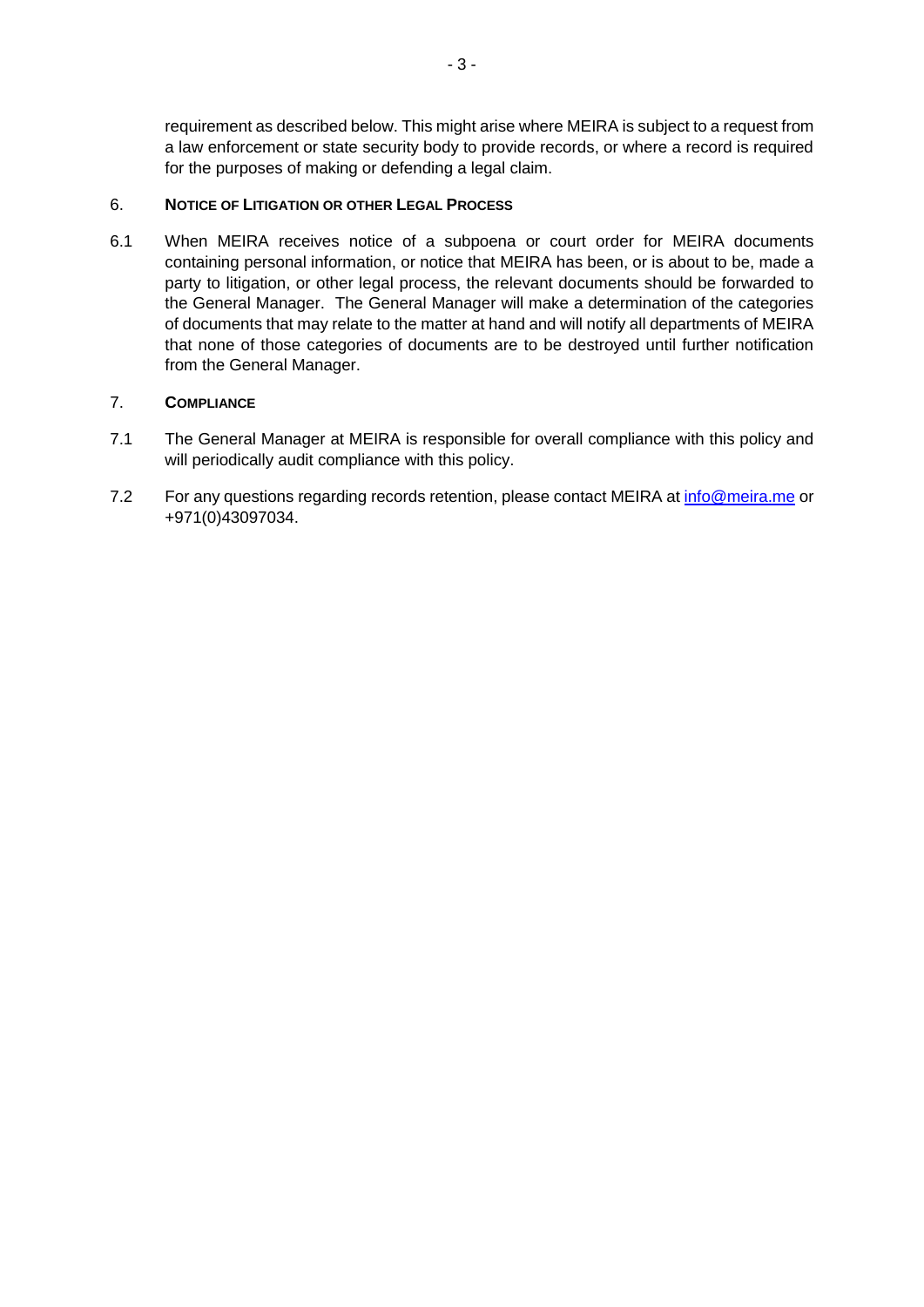# **SCHEDULE 1**

## **Corporate Documents Retention Schedule**

| <b>No</b> | <b>TYPE OF DOCUMENT</b>                                                                                                                                                                                               | <b>RETENTION</b><br><b>PERIOD STARTING</b><br><b>POINT</b> | DEPT.<br><b>RESPONSIBLE</b><br><b>FOR CREATION</b><br>OF DOCUMENT | <b>RETENTION PERIOD</b> | <b>FORMAT</b>           | <b>CONTAINING</b><br><b>PERSONAL</b><br><b>INFORMATION</b> | <b>PLACE OF</b><br><b>STORAGE</b> |
|-----------|-----------------------------------------------------------------------------------------------------------------------------------------------------------------------------------------------------------------------|------------------------------------------------------------|-------------------------------------------------------------------|-------------------------|-------------------------|------------------------------------------------------------|-----------------------------------|
| 1.        | Entire personnel file of employee including<br>all aspects such as employment contract<br>and amendments, salary payment<br>components, employment related<br>administration forms (sick notes, vacation<br>requests) | End of the<br>employment<br>period                         | General<br>Manager                                                | 10 years                | Paper and<br>electronic | Yes                                                        | Office and<br>server              |
| 2.        | Employment applications and employment<br>offer letters that have not turned into firm<br>contracts                                                                                                                   | Date of<br>document                                        | General<br>Manager                                                | 6 months recommended    | Paper and<br>electronic | Yes                                                        | Office and<br>server              |
| 3.        | Fixed line and mobile phone bills (of<br>employees)                                                                                                                                                                   | Date of receipt of<br>bill                                 | Accounting                                                        | 3 years                 | Paper and<br>electronic | Yes                                                        | Office and<br>server              |
| 4.        | Travel details of business trip (flight details,<br>hotel / car booking forms and details, etc.)                                                                                                                      | Date of<br>bill/purchase<br>order                          | Accounting                                                        | 6 years                 | electronic              | Yes                                                        | Server                            |
| 5.        | Wages/salary records (also overtime,<br>bonuses, expenses)                                                                                                                                                            | At the end of the<br>accounting<br>period                  | Accounting                                                        | 6 years                 | Paper and<br>electronic | Yes                                                        | Office and<br>server              |